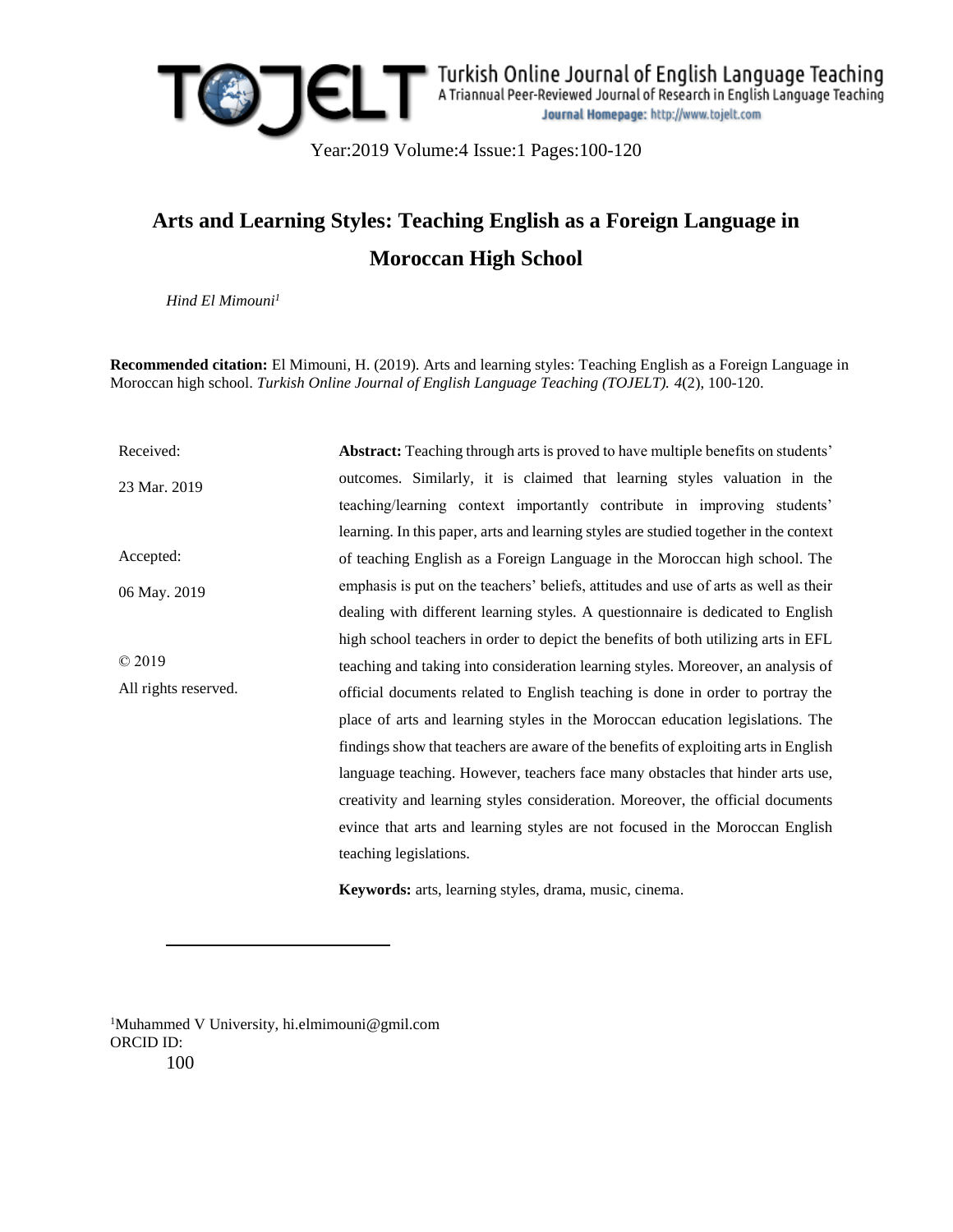## **Introduction**

In the Moroccan context, English is getting more used especially after Higher Education minister Mr. Lahssen Daoudi's called upon learning English. As reported by the minister, students who do not master English have no future. Still, EFL teaching is surrounded by many obstacles that hinder students' success, as it does not take into account a number of practices.

On the one hand, Arts-based pedagogies were proven to have a positive and significant impact on various student academic-related outcomes (Lee, 2015). Studies such as Peppler (Peppler, 2014), have shown that arts have an important impact on the students on many levels both as learners at school and as individuals. Therefore, the importance of implementing arts at school is tremendous.

On the other hand, it is obvious that students learn differently. Therefore, the teaching strategies used by the teachers should vary accordingly. This difference in terms of students' learning ways is called, according to a number of researchers such as Denig (2004), kolb (2005) and Honey (2000), as "learning styles". According to Denig, for instance, learning styles influence the student's outcome. When students learn using their preferred style they tend to have better results. However, there is a debate about the learning styles concept which calls upon further research and investigation.

Since Arts and Learning styles have a positive impact on the student's outcome, a research is needed in order to portray the EFL teaching practices in accordance with these two elements. This paper would allow having a clear image about the deficiencies that the Moroccan EFL teaching suffers from and which concern the teachers' beliefs, practices and the environment created by the official rules that frame EFL teaching.

## **The Purpose and the Objectives of the study**

The overall purpose of the study is to investigate the place of Arts and learning styles and how they affect each other in EFL teaching in the Moroccan school. Furthermore, this research is more concerned by the outcomes of EFL teaching practices in high school. In particular, the study has the following specific objectives: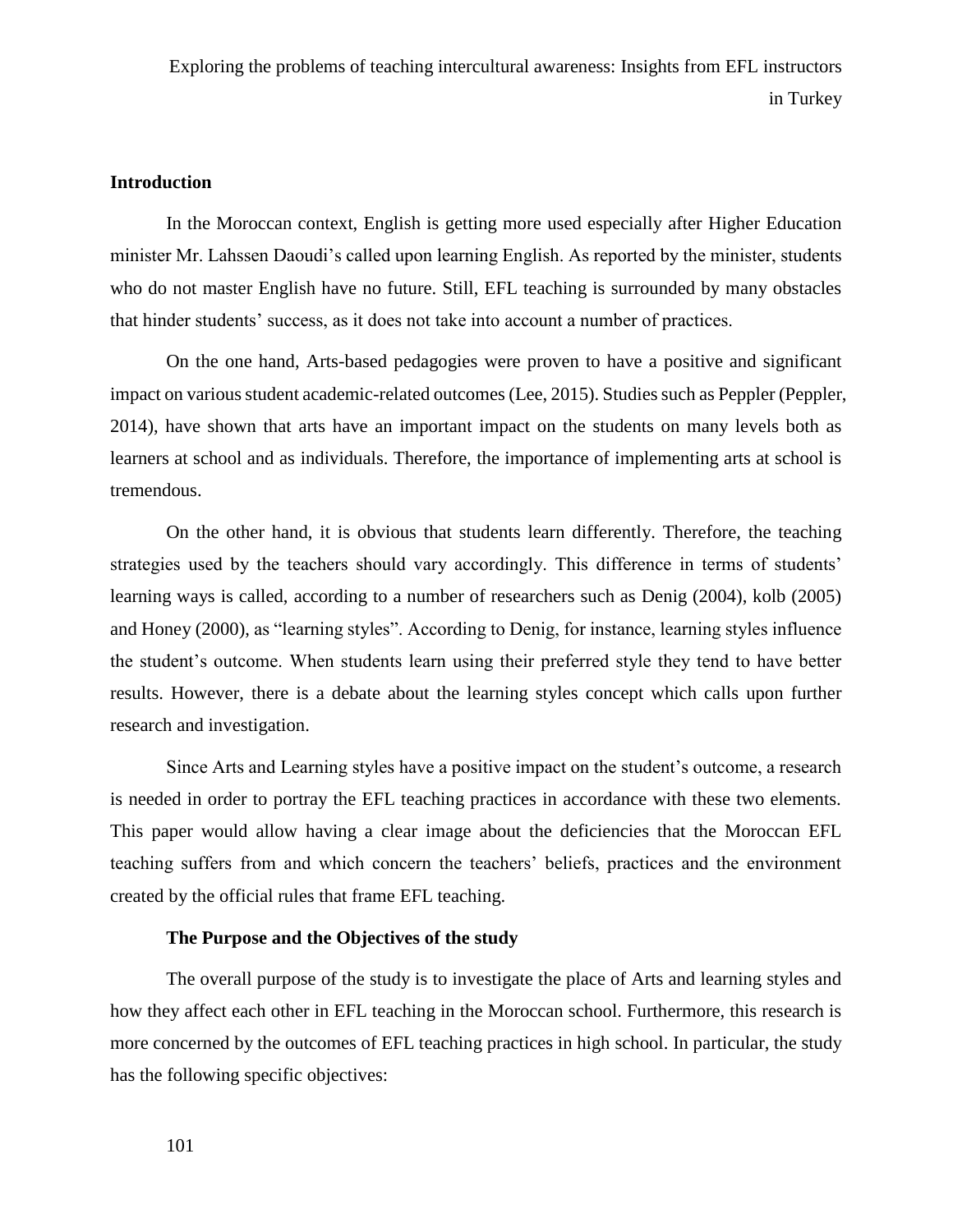- o To investigate the impact of Arts on students.
	- o To highlight the concept of learning styles and its implication on students.
	- o To investigate high school teachers' knowledge, practice and beliefs related to the use of Arts in EFL teaching and consideration of learning styles.

o To depict the correlation between the use of arts and the consideration of learning styles in EFL teaching.

o To determine the importance that the Moroccan official documents give to arts and learning styles in English teaching related documents.

## *Research questions*

The following research questions embrace the major facets that the present research paper will be dealing with. They constitute the basic frame through which the data will be collected and analyzed:

## 1)

a) In the Moroccan high school, do teachers use art-based activities in EFL teaching

- b) Do teachers vary activities in other to satisfy different learning styles? 2)
	- a) Do Moroccan official documents give importance to Arts and learning styles?
	- b) How is the use of arts depicted in the Moroccan textbooks?

## **Method**

## *Research tools*

In order to achieve the objectives of this research two main methods were used:

 Questionnaire: A questionnaire dedicated to teachers in order to have an image about their beliefs and practices in EFL teaching in accordance with arts and learning styles.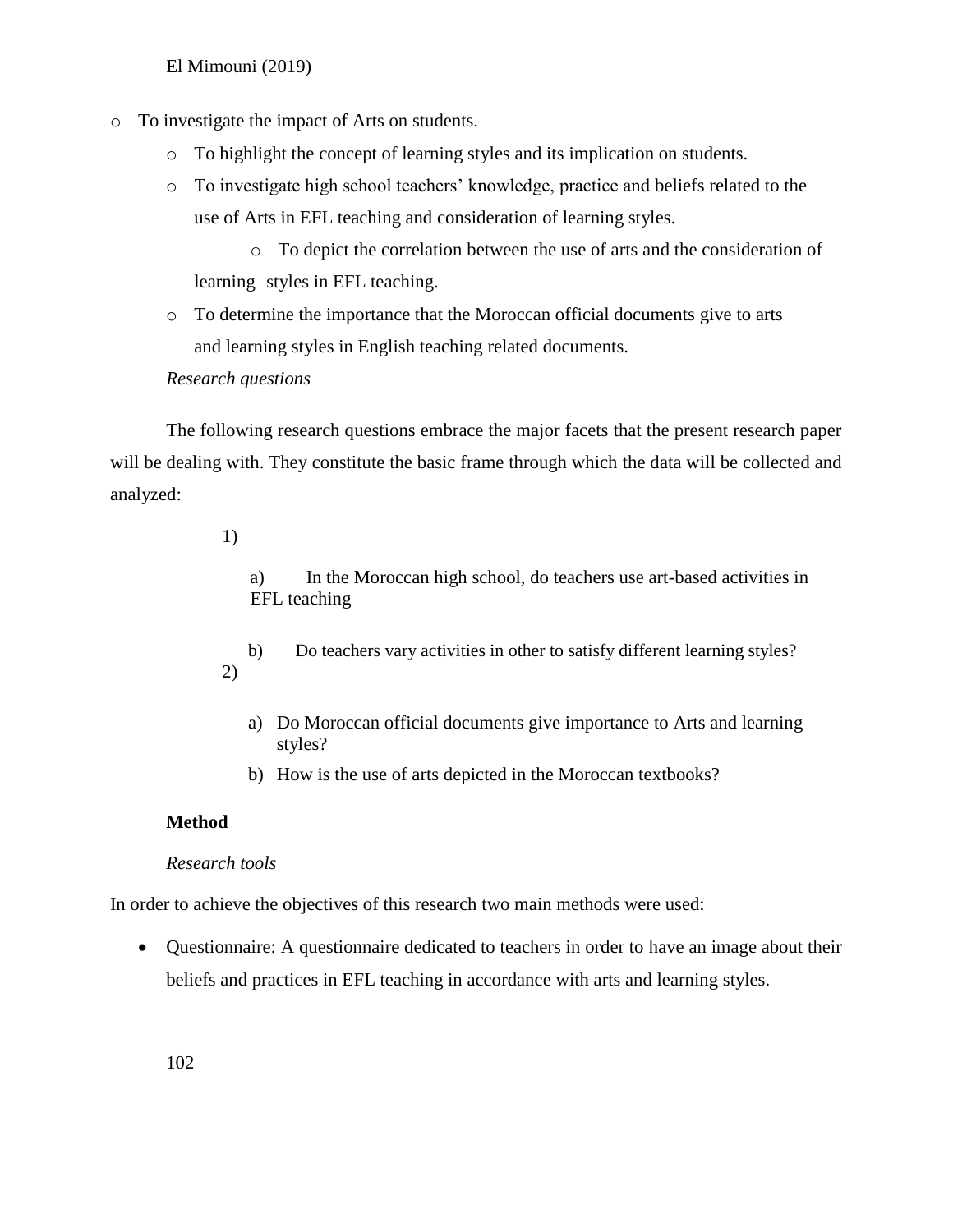Documents analysis: a reading in the Moroccan textbook (Insight into English), the National Curriculum through the white book and the guidelines.

### *Sampling method*

Snowball sampling was used in order to have an important number of EFL teachers from the Moroccan high schools. Generally speaking, Snowball sampling uses a small pool of initial informants to nominate, through their social networks, other participants who meet the eligibility criteria and could potentially contribute to a specific study. Therefore, this method was used to reach teachers who work in farther place in the kingdom.

Fifty-six English language teachers were attained by this method. These teachers work in different high schools and in various cities in the Moroccan kingdom which would help depict a bunch of teaching experiences.

#### *The questionnaire analysis*

Google Drive was exploited as to have the teachers' answers. It was also used in order to have descriptive graphs of the results given by the teachers. Google Drive, makes it easy for the respondents to share the questionnaire with the other teachers they know. Furthermore, SPSS software was utilized in order to cross-tabulate the results of some questions as to determine the nature of the relationship that govern them.

## *Ethical considerations*

To guarantee the confidentiality of the questionnaire answers, respondents were not required to give personal information about themselves. This contributed in making the teachers more direct and fair in answering the questions. Moreover, they were given enough time to fill out the questionnaire as it was posted online for more than 20 days. The respondents would also feel more comfortable when filling out a questionnaire when they are as ease, home or any other place they prefer.

## **Limitations**

The research would have been more interesting if more time was allotted to it. Students outcome could have been evaluated when using arts and different instructions in comparison to a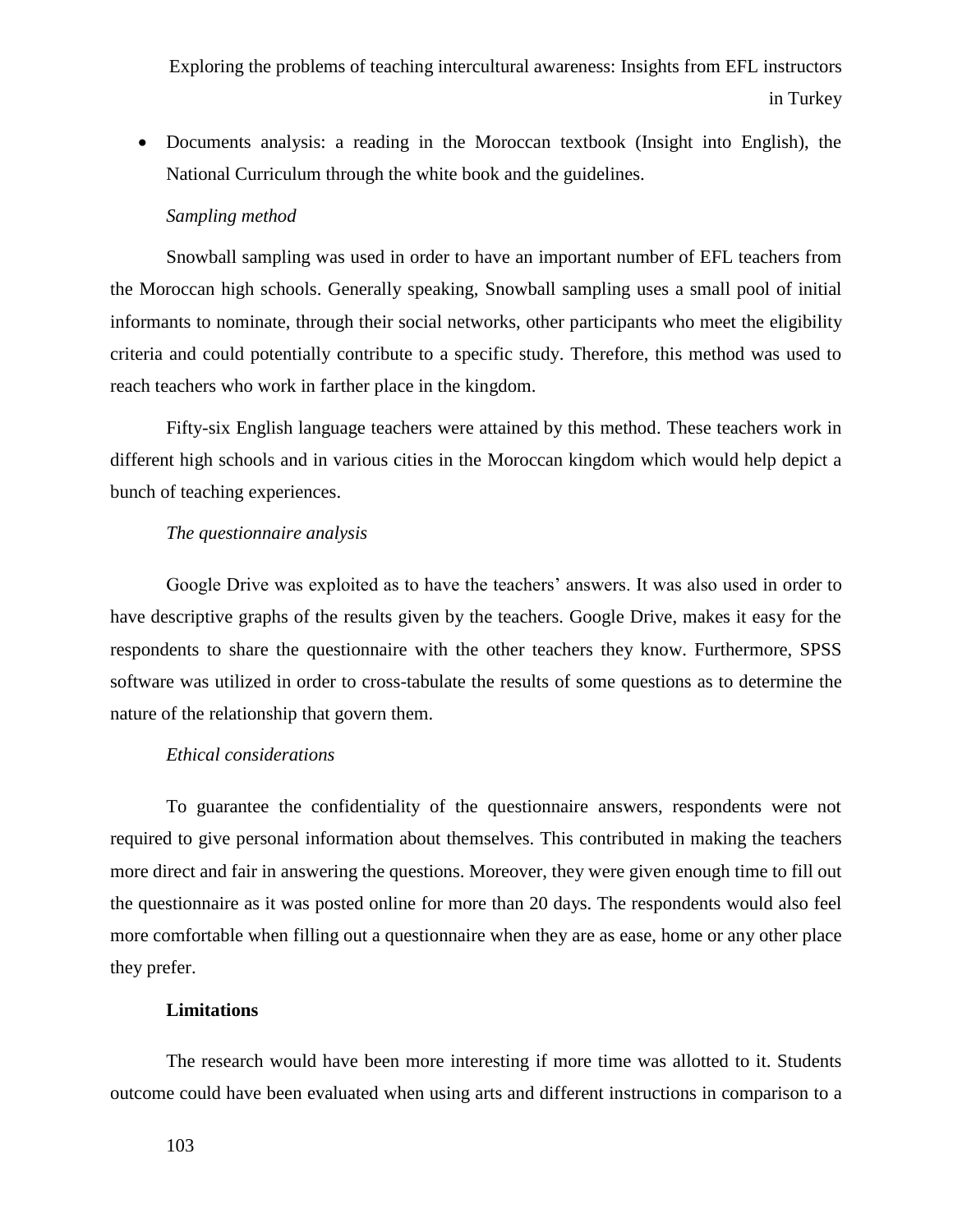teaching practice where no arts and no learning styles are taken into accounts. However, due to constraint of time, the research was limited to the teachers' beliefs and thoughts and the official documents analysis. Moreover, the sampling rules were not taken into consideration because it was difficult to reach more than the number of the respondents who answer the questionnaire. This fact reduces the degree of the representability of the results.

## **Results**

#### *Questionnaire:*

### *Description of the respondents*

Fifty-six teachers filled out the questionnaire. These teachers work in different places in Morocco, different cities and different school systems. 88.2% of the respondents are between 22 and 35 years old while 11.7% are between 36 and 61. 25% of them work in private schools while 75% work in public schools. The majority of the teachers who responded to the questionnaire (70.9%) have less than 6 years of experience in teaching English. Concerning the level of education of these teachers, the big majority holds bachelor degrees (70.9%) while only (27.3%) had a master degree. Avery slice category (1.8%) have a PhD diploma. Finally, there is no big difference in the gender of the respondents, 46.3% are female and 53.7% are male. These factors are going to be exploited later on in the research.

#### *The reasons behind choosing to be a teacher*

The teachers were asked about reasons that led them to choose teaching as a job. Different reasons were provided as answer choices. The respondents were given the possibility of choosing many answers. The answer that was selected by a big number of teachers (61.1%) is the fifth answer that states passion as a reason behind choosing to be a teacher. The paramount mission of teaching was chosen by 35.2% respondents. 18.5% of teachers say that it was the only job they could find, while only 5.6% mentioned that the reason behind is because of the value society gives to teaching. 1.9% of teachers argue that teaching provides a good pay and that is why they wanted to be teachers. 3.7% mention that their choice is due to other reasons.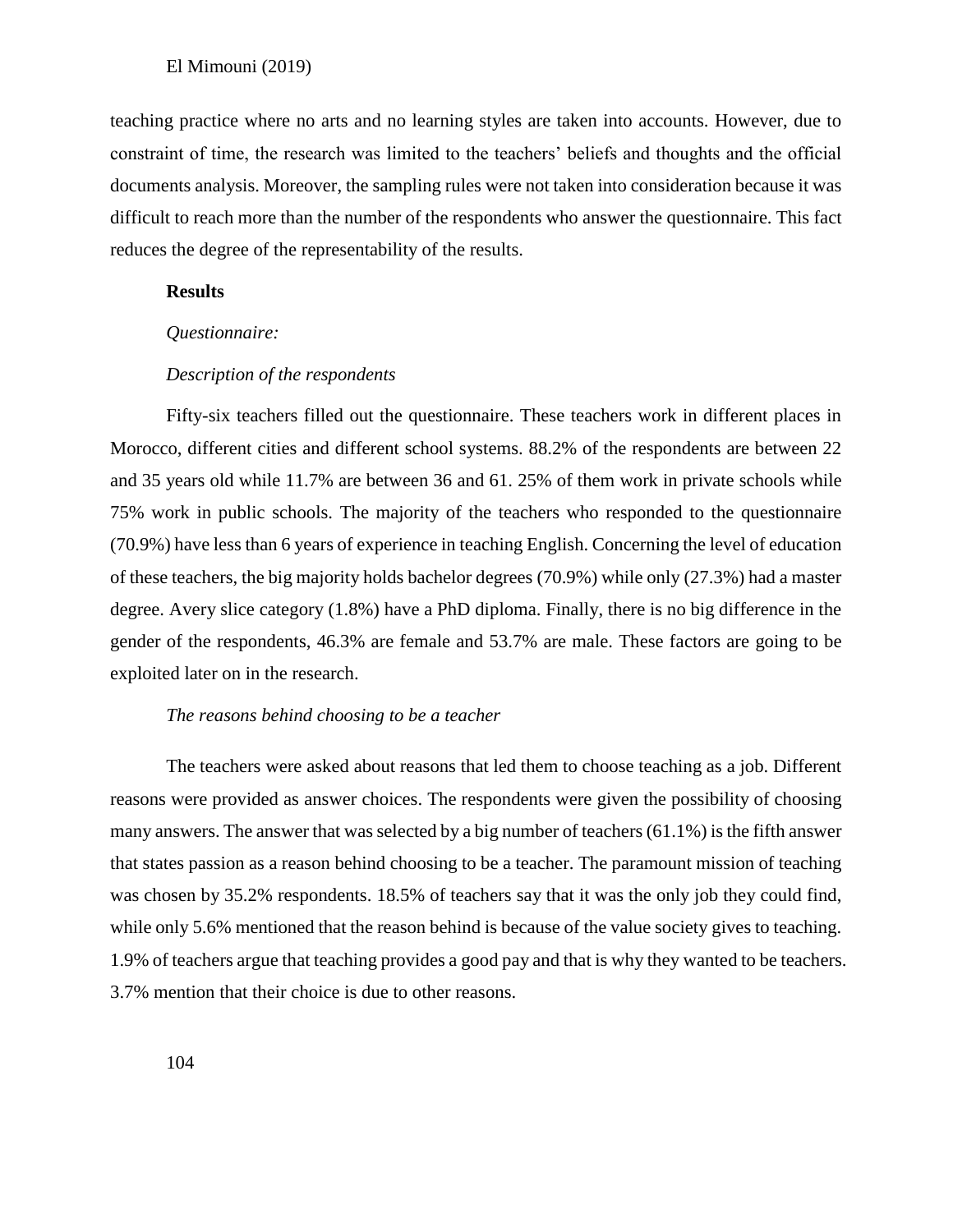All in all, the big majority of the respondent's results show positive intentions behind the choice of teaching English as a job.

## *Artistic vocations of the respondents*

The teachers were asked two questions about their artistic vocations. The first question was about whether they had an artistic vocation or not. The answers were as follow: 24.1% of the teachers declare that they have an artistic vocation against 38.9% who give "no" as an answer to this question. 31.5% of the teachers who answered the questionnaire are not sure if they have an artistic vocation or not and 5.6% say they do not know.In order to have a clearer answer, the teachers were asked another question which was about the art activities they practice. Storytelling, taking photos and acting were the options that have been chosen the most, followed by playing music, writing stories, drawing and creating videos/movies. The other remaining choices received a relatively lower rate; namely, painting, composing poetry and others. Note that the teachers had the possibilities of choosing many answers which means that one respondent may have chosen more than one answer.

#### *The use of arts in the classroom*

The teachers were again asked two questions about their use of arts in EFL teaching. The first question was about whether they think that using art is helpful or not. The majority of the respondents (81.1%) declare that it is helpful while only 19.9% of the teachers answer by "No". None of the respondents chooses "Somehow" or "I don't know" as an answer.

In the next question, teachers were asked to provide more precision about the same question. They were asked to explain the extent to which art is helpful for their students. 42.6% of the respondent mention that using arts in EFL teaching is very helpful and 37% say that it is helpful. Only 18.5% select "somewhat helpful" and the rest (1.9%) are neutral about it. Overall, the majority (79.6) have a pellucid positive view regarding the usefulness of utilizing arts in EFL teaching.

### *The importance of arts in EFL teaching*

According to the answers of the respondents, arts are important because they create a lovely atmosphere and break away from monotonous classroom tasks. Arts attract the students' attention and understanding becomes easy. Furthermore, the use of arts keeps the learners motivated and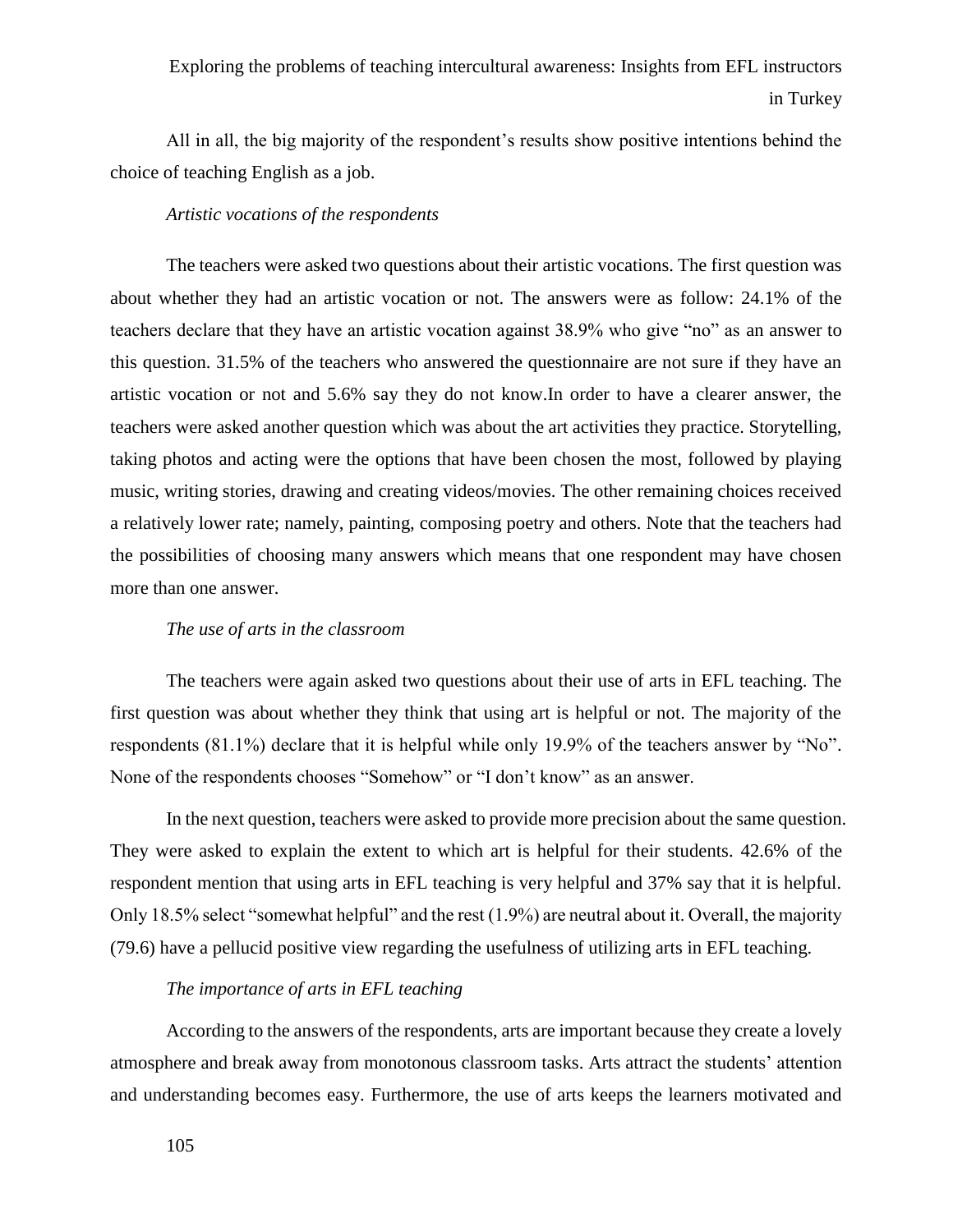highly engaged. Therefore, learners become more creative, more open-minded and more intellectual. The use of arts enhances authentic speech. Art also makes the production stage fruitful as students try to implement what they have learned in fun ways such as composing pictures, writing songs, acting dialogues and so on. Art is very appealing for the majority of people and especially young learners. Therefore, implementing it in the teaching as a learning process makes it interesting. Singing, for example, builds up students' vocabulary and improves pronunciation and intonation. Moreover, utilizing arts facilitates the process of teaching.

## *The teachers' use of arts in EFL teaching*

The questions moved to another level of investigation. Teachers were asked not only about what they thought about using arts in EFL but also about their teaching practices. To have an idea about the teachers' use of arts, the respondents were asked three questions.

The first question was about whether they used art in teaching or not. 77.8% of the respondents say they do while 18.5% declare that they do not use arts in EFL teaching. The remaining teachers do not know if they use it or not.

The second question was about the frequency of using arts in English classes. Only 11.4% of the teachers who answered the questionnaire say they always use arts in teaching. The answers declare that 72.7% of the respondent use arts from time to time while 15.9% use arts very rarely.

The third question was about the art genre the teachers used. Note that teachers had the possibility to tick more than one answer. According to the results, 84.1% of the respondents use music in EFL teaching, 54.5% use drama and 29.5% use cinema. 22.7% of the respondents declare that they use other art genres.

#### *Obstacles that prevents teachers from using arts*

In order to know what prevents teachers from utilizing arts in EFL teaching, the teachers were asked to identify the type of obstacles that do not allow them to use arts. The respondents were given a list of reasons that prevent the use of arts. The respondent had the possibility of choosing more than one reason.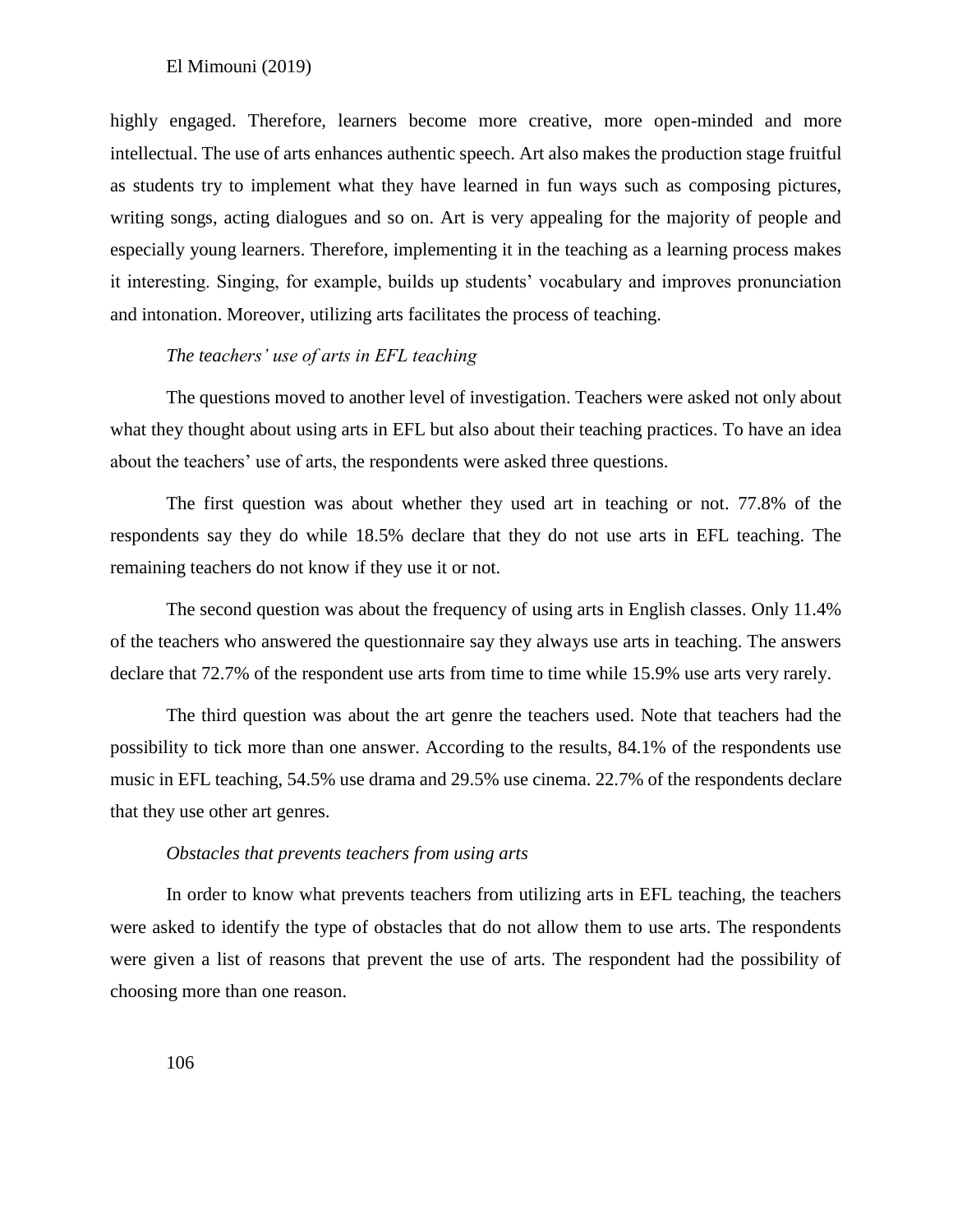According to the results given, 90% of the respondents declare that there is a lack of means, 60% of the teachers argue that time is too tight, 50% mention that the use of arts requires a lot of energy, 40% blame the institution for not encouraging the use of arts, 30% of the respondents say that they are not talented enough, 20% declare that they do not know how to use it and that students do not care about arts and 10% of the respondents say that there are other reasons behind not using arts in EFL teaching.

## *The effects of using arts in EFL teaching*

In order to know the effects of utilizing arts in EFL teaching, teachers were asked two questions. The first one was about whether using arts in EFL teaching makes any difference. The majority of the teachers (88.9%) confirmed that it is the case against only 11.1% who do not think so. The second question is an attempt to provide more details about the answers of the first question. The respondents were given a list of effects that arts could have. The list consists of choices that are binary oppositions. In each binary opposition there are two answers. The first answer has a positive connotation while the second has a negative one.

According to the results portrayed in the graph, only the choices with positive connotations were selected, except one choice. The respondents had the possibility of selecting more than one choice. The graph shows that 92.6% of the respondents declare that students show more interest when arts are being used in EFL classes, 85.2% say that students enjoy class where the teacher uses arts, 74.1% of the teachers mention that with the use of arts students understand better, 57.4% of respondents say that they feel loved by their students when they use arts in teaching, 46.3% of the teachers declare that using arts demands less effort in the lesson explanation, 25.9% of the respondents attest that their students grades improve when there is a use of arts in EFL teaching and 11.1% selected "other" as an answer. Finally, only 5.6% of the respondents say that using arts in EFL teaching requires more efforts in explaining.Teachers were then asked whether they had received any initiation to art-based teaching during their training as pre-service teachers. The answers were as follow: The majority (61.1%) of teachers declare that they did not receive any artbased course as pre-service teachers. 24.1% of the respondents say that they have not received artbased courses while 11.1% of the teachers answer by "somewhat". The other remaining teachers do not remember if they have received any art-based course or not.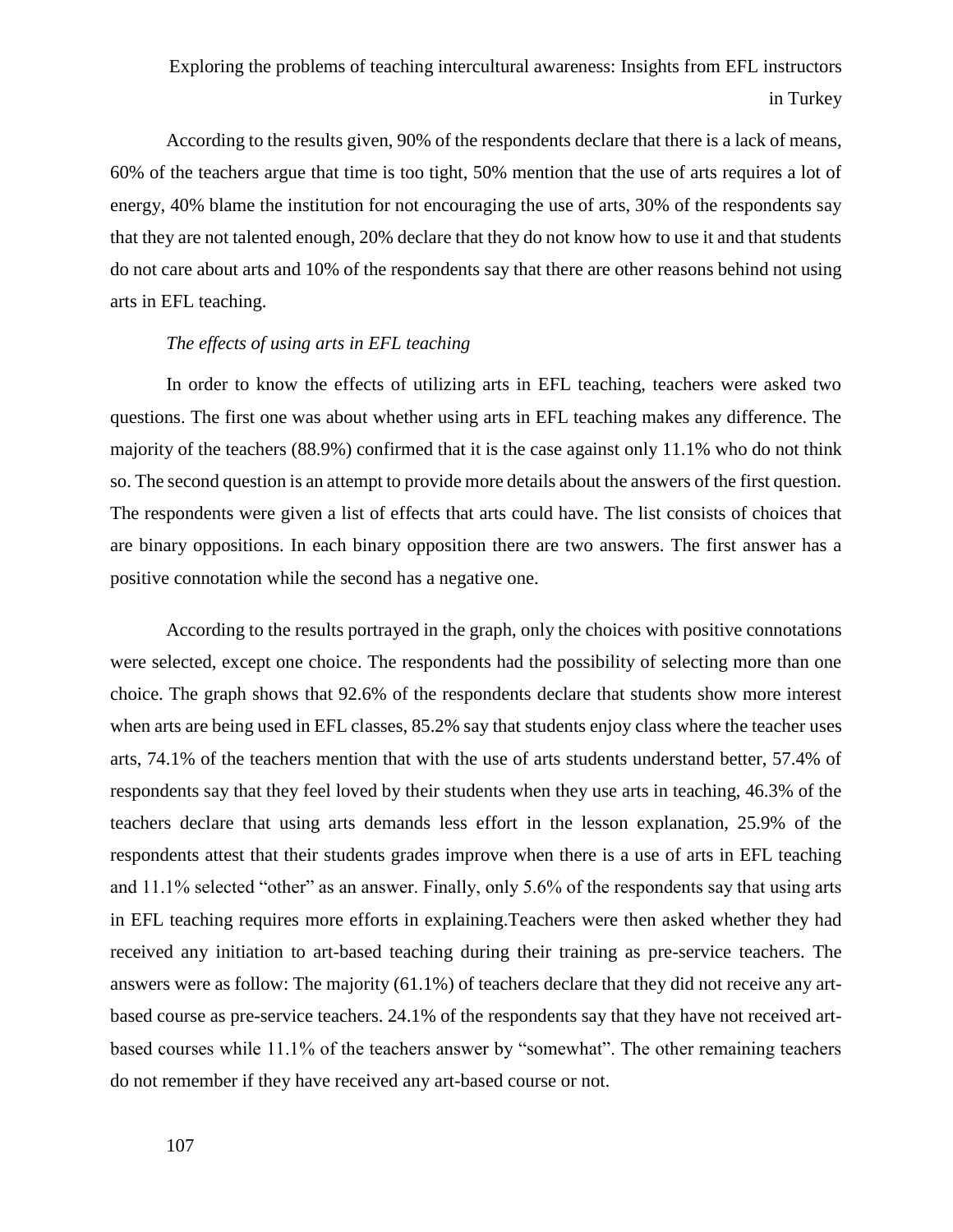The teachers were asked if they are familiar with the concept of learning styles. 81.5% of the respondents declare that they know the concept while 9.3% select "somewhat" as an answer. The other teachers are not aware about learning styles or do not remember it.

Teachers were then asked if they take into consideration the different learning styles in the classroom. 73.5% of the respondents, which is an important number of teachers say that they do take into accounts the various learning styles of their students. 24.5% mention that they sometimes consider the different styles while only few teachers (2%) declare that they do not take into consideration learning styles.

#### *The different learning styles that the respondents observe in your classrooms*

In order to check if the respondents are familiar with learning styles, they were asked about the different learning styles that they observe in their classrooms. Most of the respondents mentioned visual, kinesthetic, and auditory styles. There were few exceptions where the respondents mentioned other styles like reflective, impulsive and naturalistic styles. Another respondent mentioned repetition, imitation, and memorization. Most of the respondents referred to a style related to sensory receivers with some exceptions. Only One respondent mentioned some learning strategies as learning styles. Finally, one teacher out of 46 teachers who answered the questionnaire mentioned that he does not believe in learning styles without giving further explanations.

## *The effects of the consideration of learning styles*

Teachers were asked if taking into consideration learning styles in EFL teaching would affect the students' outcome. 90.7% of the respondents select "Yes" while only 5.6% answer by "No". 3.7% of the teachers who answered the questionnaire do not know if taking into consideration students' learning styles would affect their outcome or not.

*The ways teachers take into consideration the different learning styles between their students*

Teachers were asked to give examples of the ways they managed the different learning styles in EFL teaching. Most of the respondents referred to varying activities as a way of catering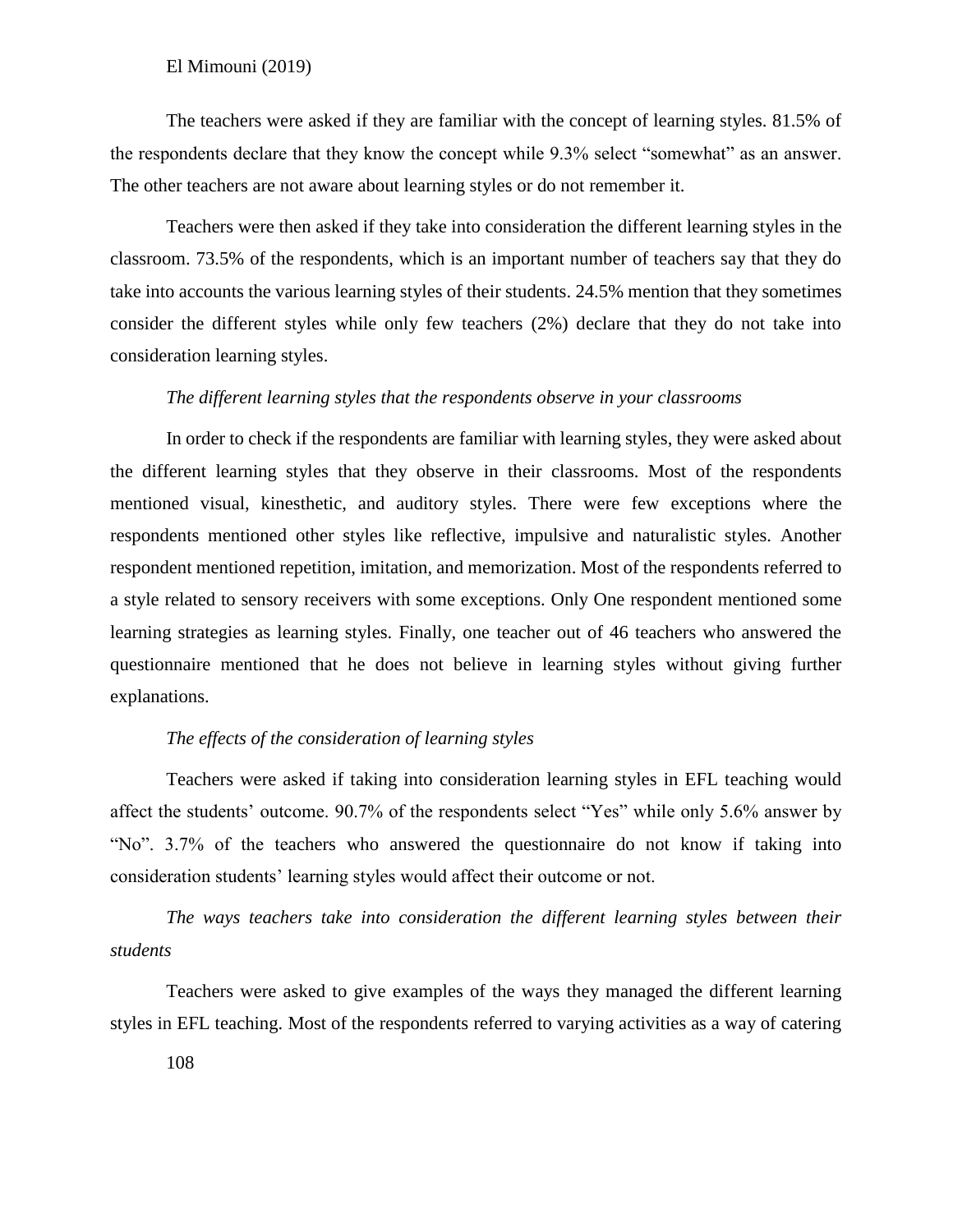for students' various needs. Few teachers gave examples; some mentioned bringing realia, videos, pictures, lecturing, using visual aids, audio files and games or role-play activities. One teacher wrote that sometime it is very difficult to apply the concept of learning styles.

In order to discuss the relationship between different variables in the questionnaire it is important to cross-tabulate the results of some questions.

### *School type and use of arts*

As shown in the table, there are 40 teachers who work in public schools and 13 who serve in private schools. 32 out of 40 (80%) teachers in public schools use arts in EFL teaching. Similarly, 10 out of 13 (77%) teachers use arts in teaching English. Therefore, the type of school variable does not affect the results.

### *Teaching experience and use of arts*

- 76% of teachers who have 1->5 teaching years' experience utilize arts in EFL teaching
- 83% of teachers who have 6->10 teaching years' experience utilize arts in EFL teaching
- 80% of teachers who have 10 ->15 teaching years' experience utilize arts in EFL teaching

- 80% of teachers who have above 15 teaching years' experience utilize arts in EFL teaching

As a conclusion the teachers' years' experience is not a factor that affects the use of arts in teaching English in Moroccan schools.

*Artistic vocations and use of arts*

A 92.3% of teachers who have artistic vocations use arts in their teaching while 71.4% of teachers who do not have artistic vocations utilize arts in EFL teaching. This means that the teachers' interest in art makes them use it in their teaching practice.

### *Pre-service teachers training and use of arts*

100% of teachers who received training concerning the use of arts in EFL teaching as preservice teachers do use arts in the classroom. Only 69.7% of teachers who did not receive any notions about arts as teaching strategies use arts in their teaching practice. Consequently, pre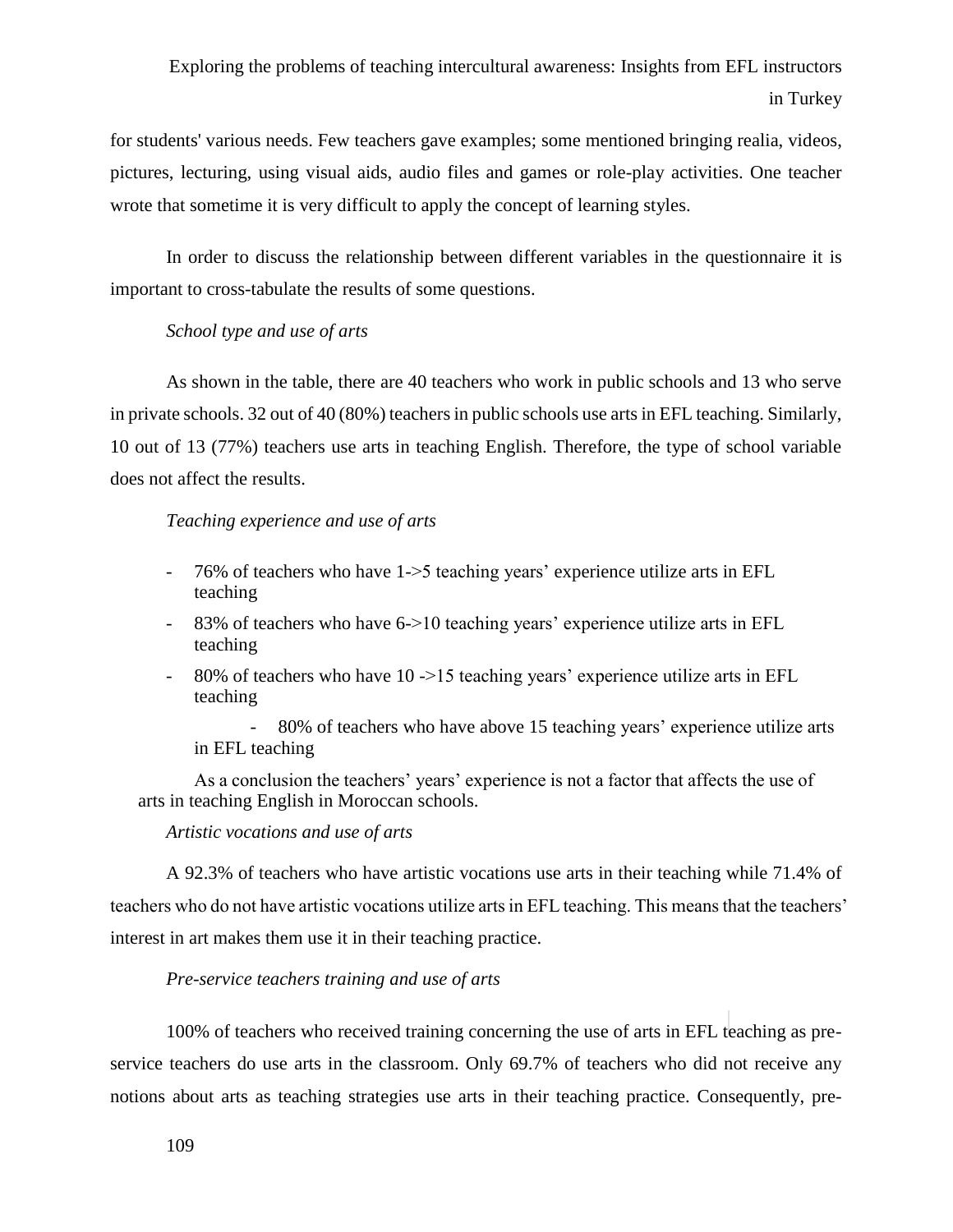service training contributes in making teachers more aware of the benefits of using arts in EFL teaching.

## *Learning styles and use of arts*

84% of teachers who are familiar with learning styles use arts in EFL teaching while only 33% of teachers who do not know about learning styles exploit arts in the classroom. This means that being aware of the existence of different learning styles contributes in the teachers' utilization of arts in EFL teaching.

At the end of the questionnaire, respondents were asked to give general recommendations. Many teachers mentioned that less crowded classes would help a lot in caring more about learners and supplying materials to use in order to involve art as a means to effective teaching. Other teachers referred to the curriculum, saying that it should allow room for the use of arts. Moreover, as reported by some teachers, the ministry should provide teachers with all the material needed so as to enable them to take into account the learning styles. Furthermore, study days or workshops should be organized on this issue in order to sensitize teachers of the importance of teaching through arts.

The fact that teachers mentioned the curriculum and the ministry's responsibility in the use of arts and learning styles puts more emphasis on the importance of giving an analytical reading in the National Curriculum, the guidelines and the textbooks in Morocco.

#### **Textbook Analysis**

## *A Reading in Insights into English (Students' and Teachers' Books)*

110 The books used in English courses are important elements that teachers depend on in order to plan their lessons. There are two types of books: the teachers' book and the students' book. First, according to Oxford University Press<sup>1</sup>, the teachers' book is there to complete the following missions: save the teachers' time when it comes to lesson planning, offer ideas for bringing a topic alive and provide a wealth of extra materials in order to give students practice in the areas of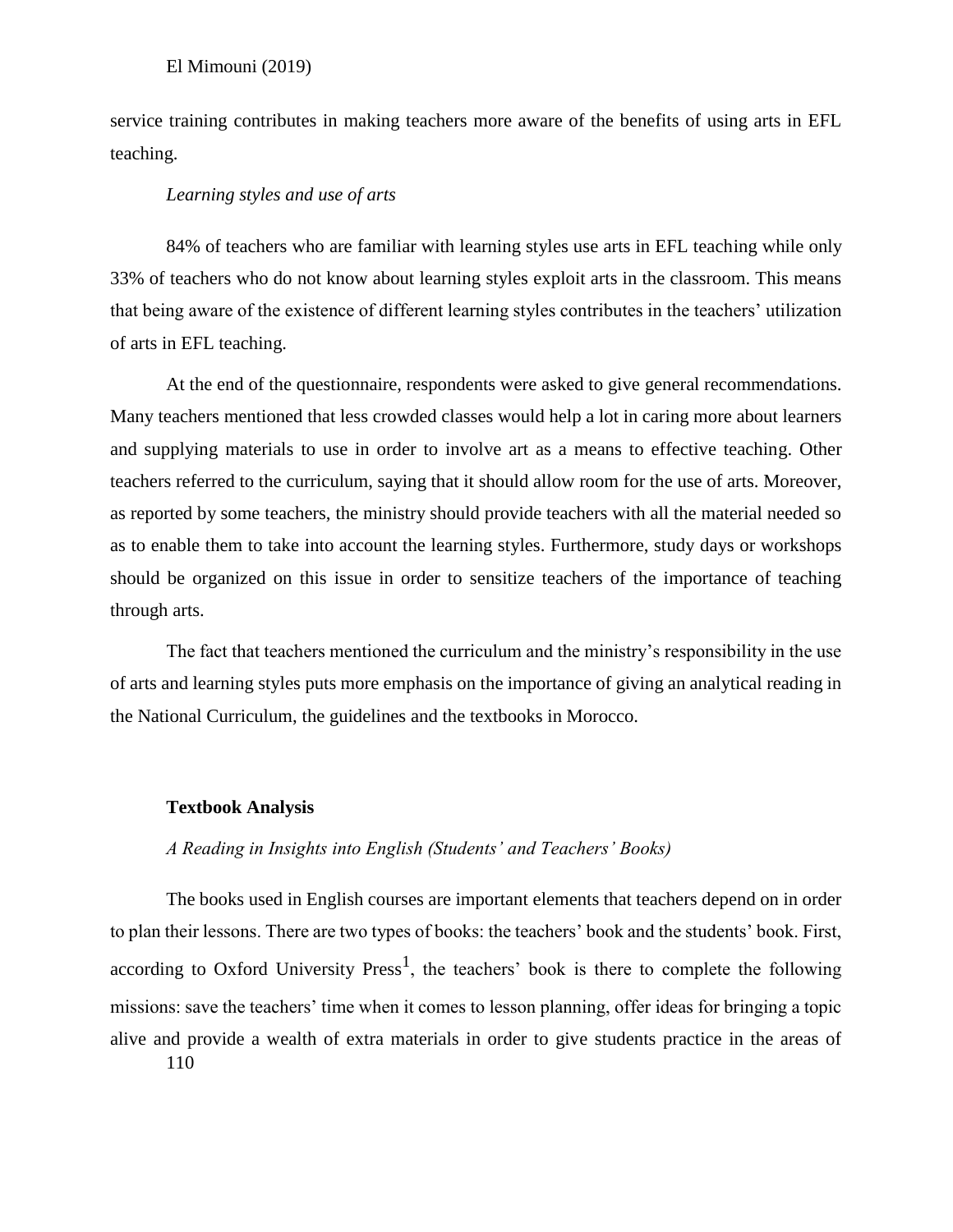language they find challenging. Second, the student's book is used by students in order to complete the activities and tasks they are asked to do. A student's book is the reference they use in the English class. There are three different books that are used in Teaching English in the Moroccan public school.

These books are: Gateway, Ticket and Insights. The books are somehow unified as they contain the same units. As it is known, students in the second year of baccalaureate have to take a national exam. Therefore, even private schools that usually use different books, are supposed to use the same books as the public schools. The book selected in this research is Insights into English. It was written by El Mostapha El Haddad who is a university teacher and Mohamed Najbi, a trainer teacher. The book was validated by the Ministry of National Education on 31th July, 2007 and was edited by Al-Massar Edition.

Insights Students' book is 170 pages; it contains ten units with a variety of topics. The units follow the same structure: Improve your communication skills, strengthen your vocabulary, use English communicatively, extend your learning experiences and brush up your grammar. The topics of the units are as follows:

- Cultural issues/values
- The gifts of youth
- Advances in science and technology
- Women and power
- Brain drain
- Humor
- Citizenship
- International organizations
- Formal informal and non-formal education
- Sustainable development

In order to follow the purpose of this research, it is necessary to find out the place of learning styles and arts in the Moroccan textbook. To do this, it is important to examine the variety of the instructions in the book in accordance with learning styles and use of arts. Therefore, a reading of the book is needed as to see to what extent the learning styles based on sensory receivers match with the activities and instructions in the book.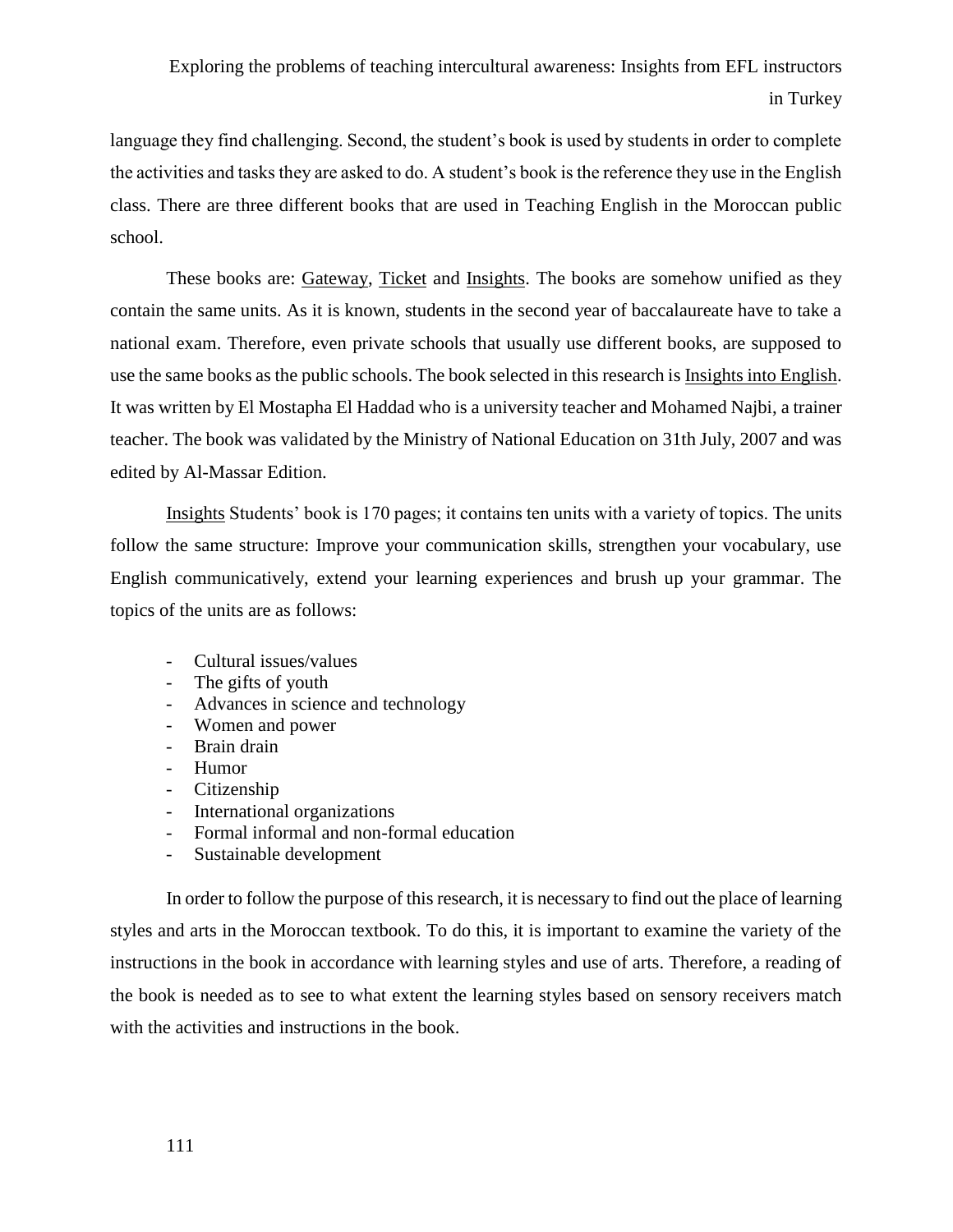The nature of instructions in the book follows the same pattern. The majority of instructions are about reading a passage, looking at a picture or filling a gap. The words read, look at, reread, write and make a list are repeated many times in all the units of the book. As shown in the table, there are 8 instructions in the first unit that involves hearing something. Note that among the 8 instructions, there is only one instruction where the students are going to hear a recording. The other 7 instructions are about pair work or group work where normally student will communicate and listen to each other. Therefore, students do not have the chance to be exposed to hearing a native accent in the classroom. There is almost a total absence of kinesthetic instructions. In the three instructions in the table, students work in groups and present their work to the other students. The book mentions no activities where students are supposed to move and use their bodies in learning.

#### **Conclusion**

In order to use arts and take into consideration students' learning styles, different resources and teaching strategies need to be implemented. Moreover, a number of elements should be taken into consideration such as the learner's level, the classroom density and the difference between learners. In this regards, there are a number of assumptions underlying the methodology that this curriculum subscribes to. Among these assumptions, it is stated: Learners learn in different ways (This implies accepting different learning styles). Therefore, the National Curriculum assumes that there are different learning styles that should be taken into account.

The curriculum highlights what learners should be expected to do such as using correct pronunciation, good diction, write text of comparison and contrast. However, it does not show teachers how the learners would be able to this in accordance with their respective learning style. Moreover, the national curriculum states some strategies such as using dictionaries, note-taking and outlining. The difference between the used strategies could be categorized in terms of learning styles. The national curriculum suggests some tasks that can be used throughout the implementation of this curriculum. These tasks include among others, writing film reviews, writing reports about a short story and writing texts evaluating a short story. Therefore, it could be assumed that students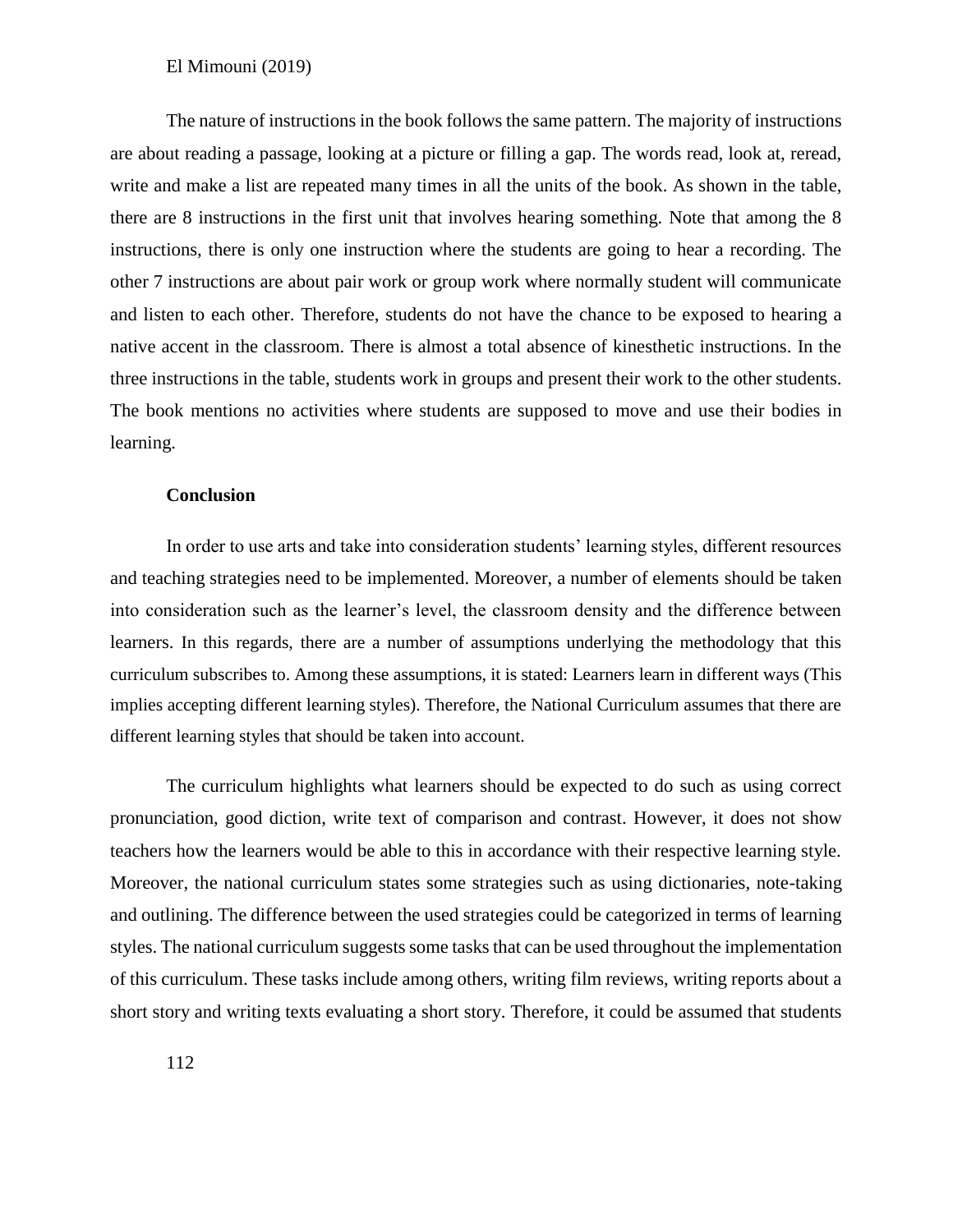need to watch the film and read the short story in order to be able to complete these tasks. All in all, on the one hand, the national curriculum does not put emphasis on learning styles. The concept is almost absent, it is mentioned only once and between parentheses which does not give it any weight. On the other hand, the curriculum does not give any importance to EFL teaching through arts. Film and story, which are art genres, were used as topics in some writing tasks. Therefore, the national curriculum does not mention any use of arts as strategies of teaching EFL.

The combination of the theoretical and the practical parts gives an idea about arts and learning styles as concepts in general contexts through a number of books and articles, and also in the Moroccan context by the use of a questionnaire and documents analysis. This research has attained the planned objectives that were expected in the beginning of the work. However, this research is also a call upon another research in order to have more reliable results.

This paper permits to have a clear idea about teaching through arts in EFL as well as learning styles concept application. Through the theoretical part of this research, readers will learn much about the importance of using arts and the benefit of some art genres such as music cinema and drama on the students. Furthermore, this work gives a pellucid image of the multiple uses of arts as teaching strategies in Teaching English. The practical part is a depiction of the teachers' beliefs and practices related to arts and learning styles. Moreover, it gives an analytical reading of documents related to teaching English in Morocco; namely, the textbook, the national curriculum and the guidelines for secondary schools.

It is important to say that one of the three art genres discussed in this research could have been, alone, the subject of a research. However, this paper aims to give a general image of the current practices related to arts in the Moroccan high schools. A longitudinal study would have been more useful in order to portray the impact of arts on students. However, due to the constraint of time and lack of tools, this was not possible. Therefore, conclusions related to the benefits of using arts in the Moroccan context were built from what the respondents have given.

Finally, serious work needs to be done on the use of arts in EFL teaching in Morocco. Decision makers should collaborate with researchers in order to take into consideration the implementation of arts in the Moroccan schools so as to provide English learners with all what they need to achieve good outcomes.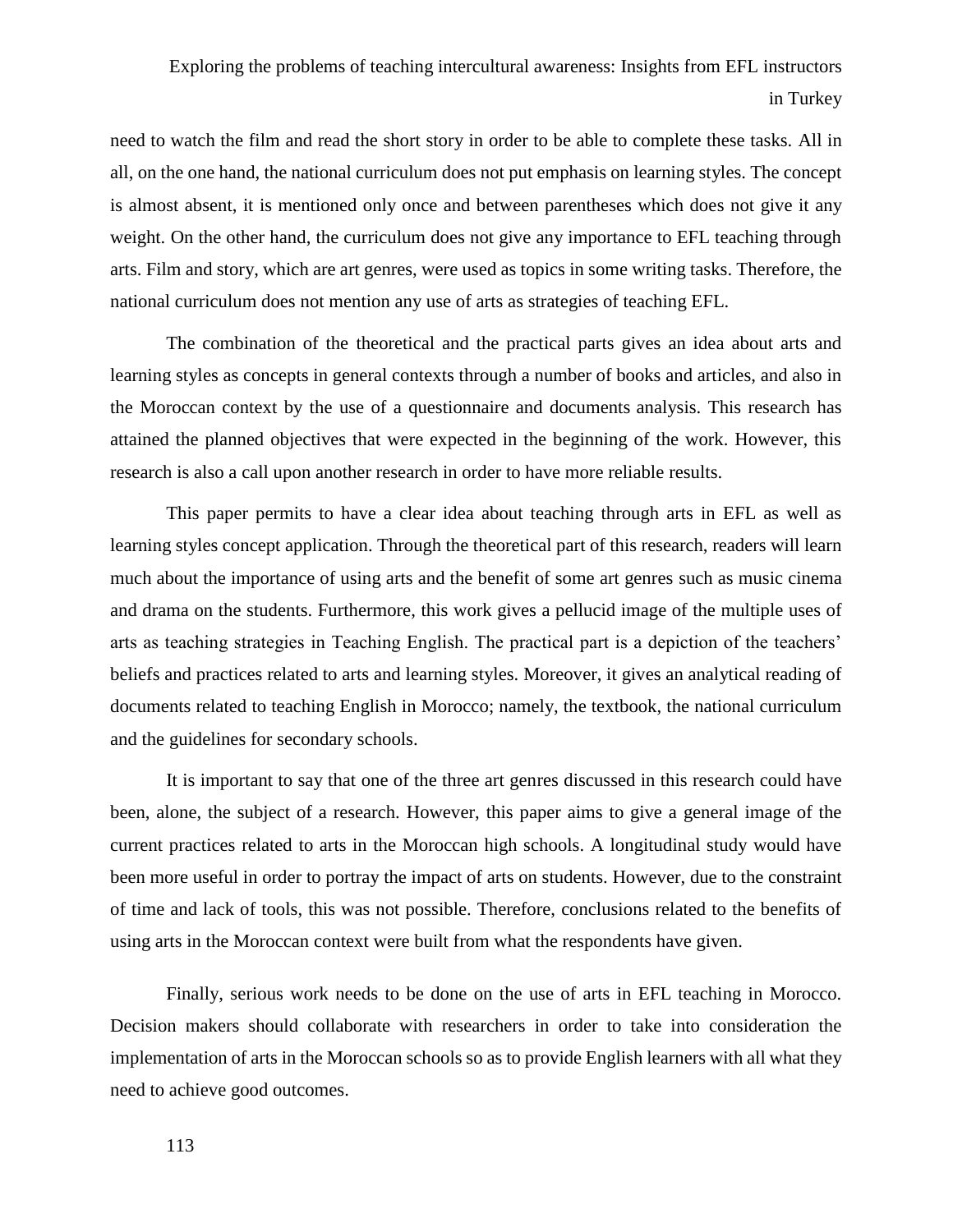#### **References**

- Denig, S. J. (2004). Multiple intelligences and learning styles: Two complementary dimensions. *Teachers College Record*, *106*(1), 96-111.
- Kolb, A. Y., & Kolb, D. A. (2005). Learning styles and learning spaces: Enhancing experiential learning in higher education. *Academy of management learning & education*, *4*(2), 193-212.
- Peppler, K. A., Powell, C. W., Thompson, N., & Catterall, J. (2014, October). Positive impact of arts integration on student academic achievement in English language arts. In *The Educational Forum* (Vol. 78, No. 4, pp. 364- 377). Routledge.
- Lee, B., & Cawthon, S. (2015). What Predicts Pre-Service Teacher Use of Arts-Based Pedagogies in the Classroom? An Analysis of the Beliefs, Values, and Attitudes of Pre-Service Teachers. *Journal for Learning through the Arts*, *11*(1), n1.
- Honey, P., & Mumford, A. (2000). *The learning styles helper's guide*. Maidenhead: Peter Honey Publications.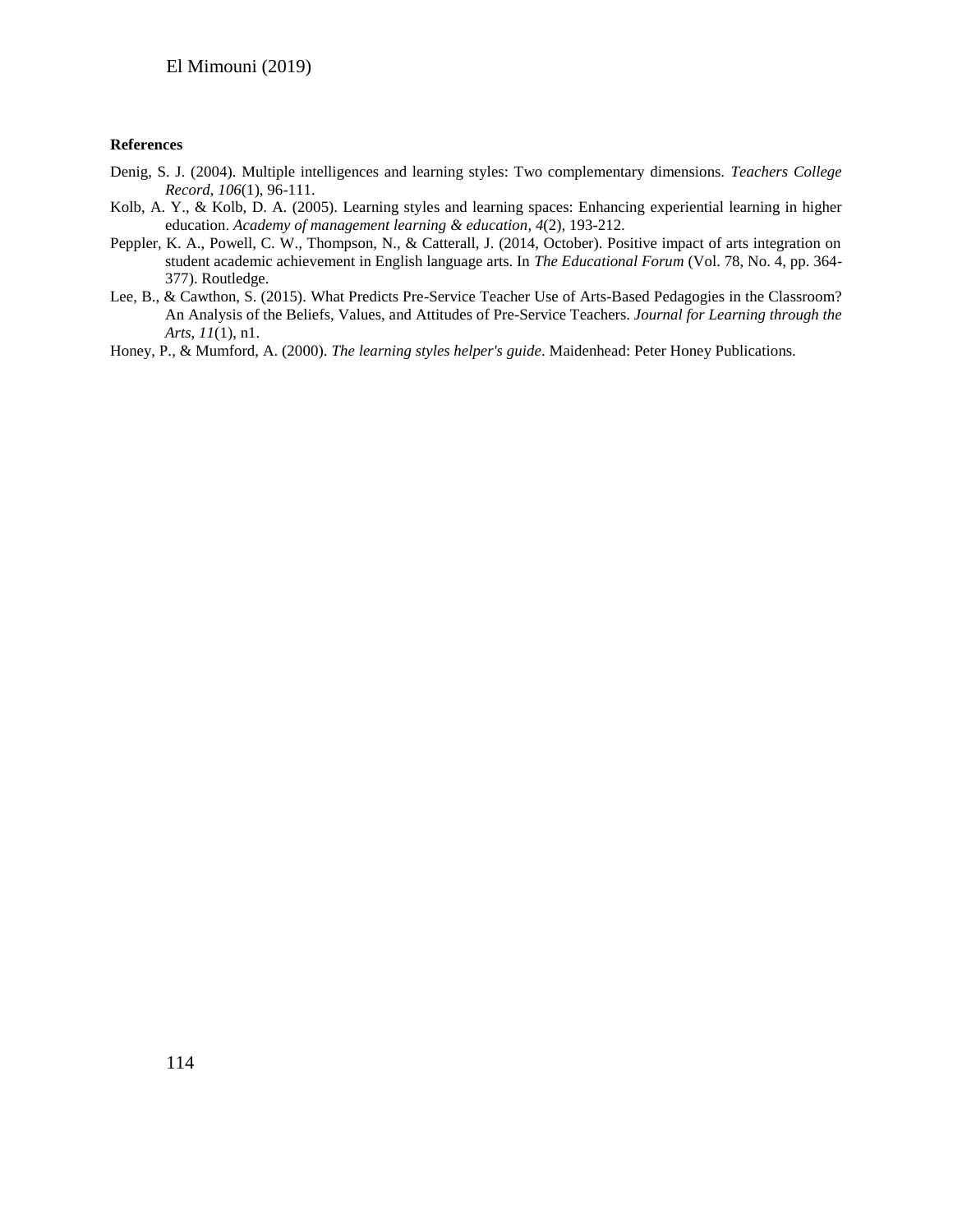## *Appendix : Questionnaire*

*Questionnaire dedicated to teachers of English*

*Personal information*

**1. Age:**

**2. Gender:**

☐Male

☐Female

#### **3. Place of teaching:**

□ Private school

 $\Box$  State school

**4. Last qualification obtained:**

☐Bachelor

 $\Box\mathit{Master}$ 

 $\Box \mathrm{PhD}$ 

### **5. Teaching experience:**

☐  $1 - 5 \Box 6$  ->  $10 \Box 10$  -> 15

 $\Box 15$  and above

#### **6. Why have you chosen to be a teacher?**

☐The only job I could find

☐Teaching has always been a passion for me

☐ Teaching provides a good pay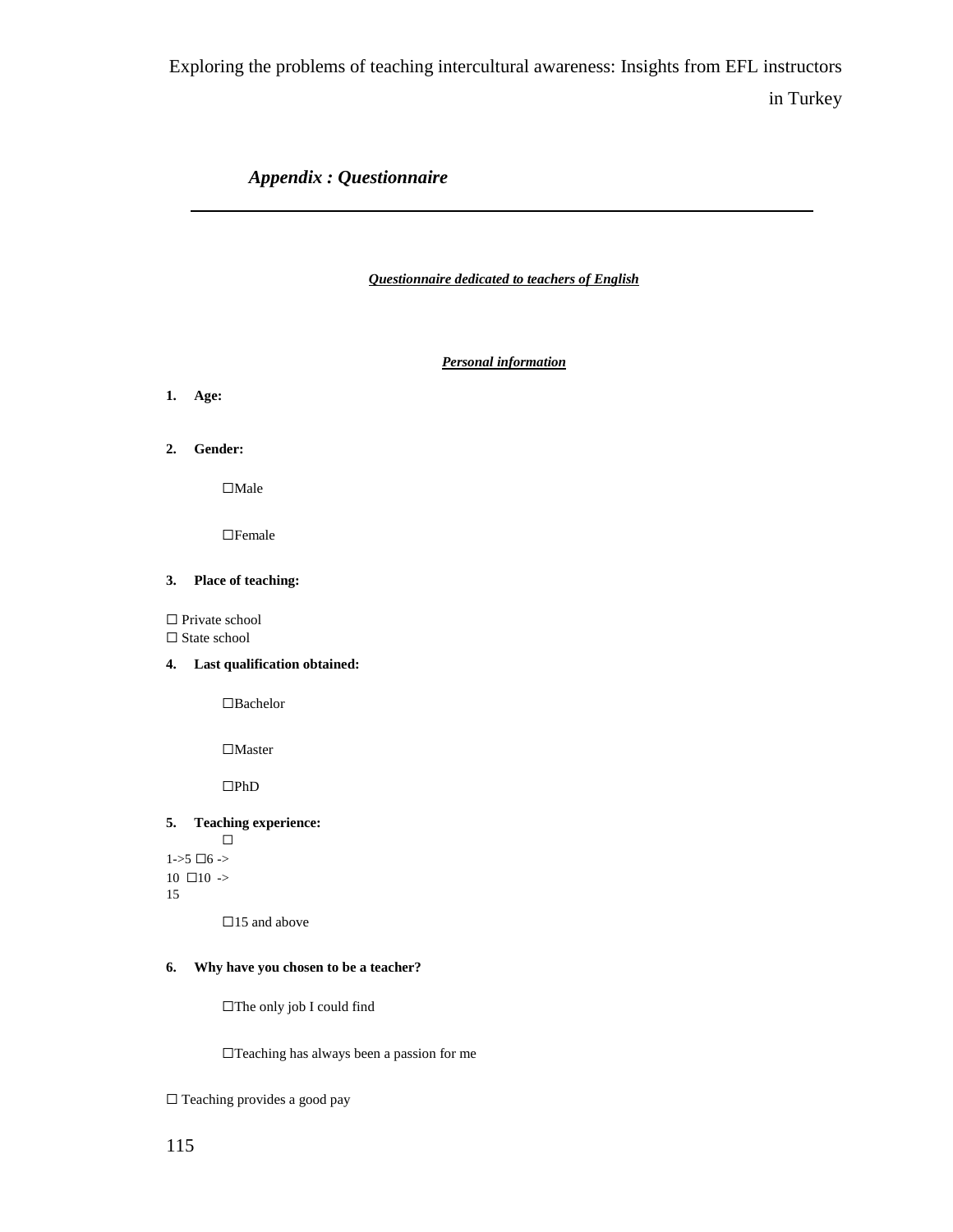$\Box$  <br> The value the society gives to teaching

□ The paramount mission of teaching

☐Others:

*Art:*

#### **7. Do you have any artistic vocation?**

☐Yes

☐No

#### $\Box$  Somehow

#### ☐ I don't know

#### **7.1- If yes, what kind of art activities do you practice?**

☐ Playing music □ Drawing □ Painting ☐ Creating videos/movies □ Acting ☐ Taking photos

 $\Box$  Singing

☐ Composing poetry

- $\Box$  Story telling
- ☐ Writing stories
- □ Other

#### **8. Do you think that using art in the classroom is helpful?**

 $\Box$ 

 $\square$  No

☐I don't know

☐Others:

#### **9. To what extent?**

 $\Box$  Not helpful ☐ Somewhat helpful

116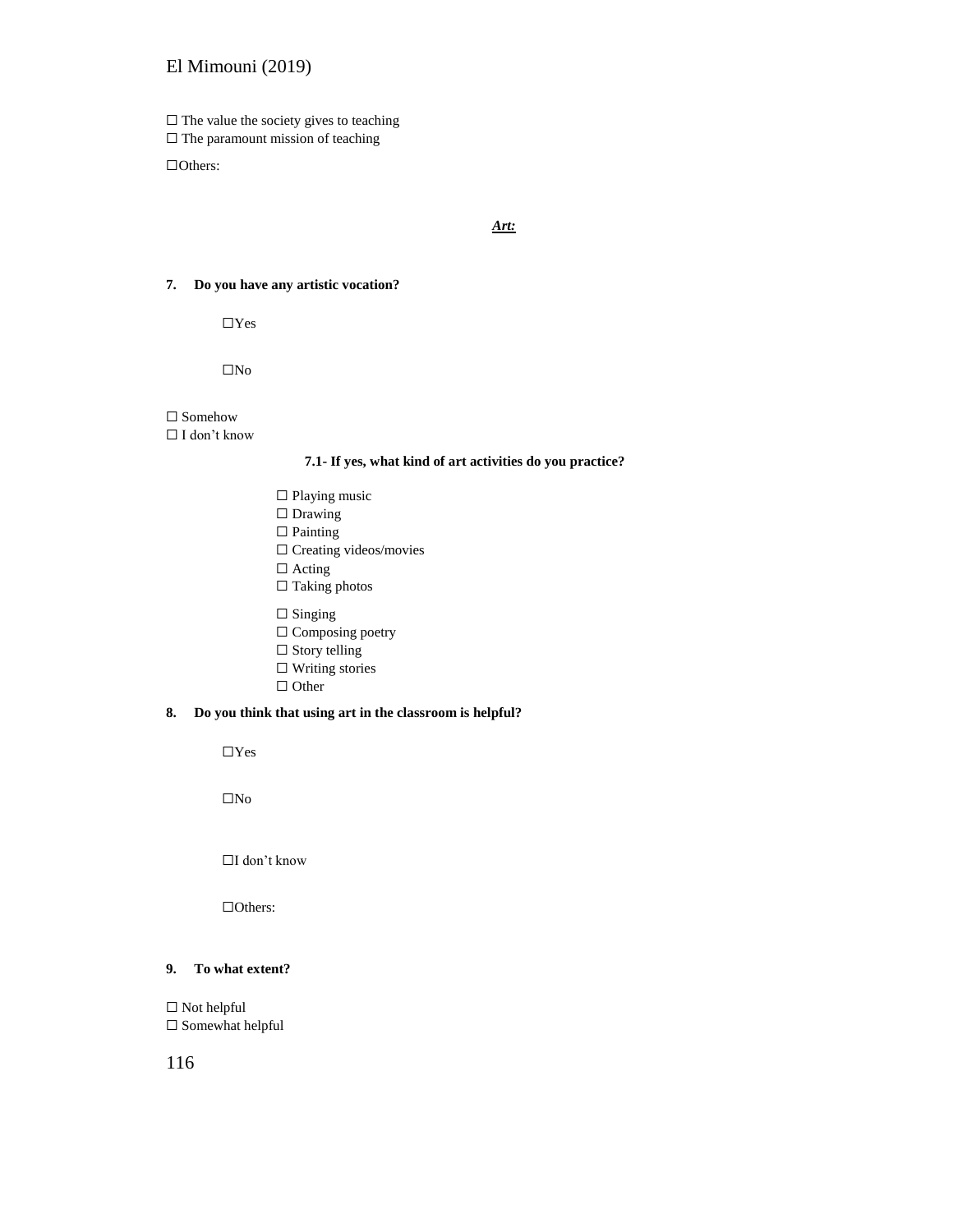□ Neutral ☐ Helpful ☐ Very helpful **9.1- If you think art is helpful in the classroom, what for?**

(Blank)

**10. Do you use arts in the classroom?**

☐Yes

 $\Box$ No

☐ I don't know

**10.1- If yes, what genre of art?**

☐Music ☐Drama ☐Cinema ☐Others:

**10.2- How often?**

☐Always

☐Sometimes

☐Seldom

**10.3- If no, what prevents you from doing so? (choose more than one answer)**

☐ Lack of means/media □ Time is too tight ☐ I don't like art □ Art is not helpful □ Art is a waste of time

☐ Students don't deserve such activities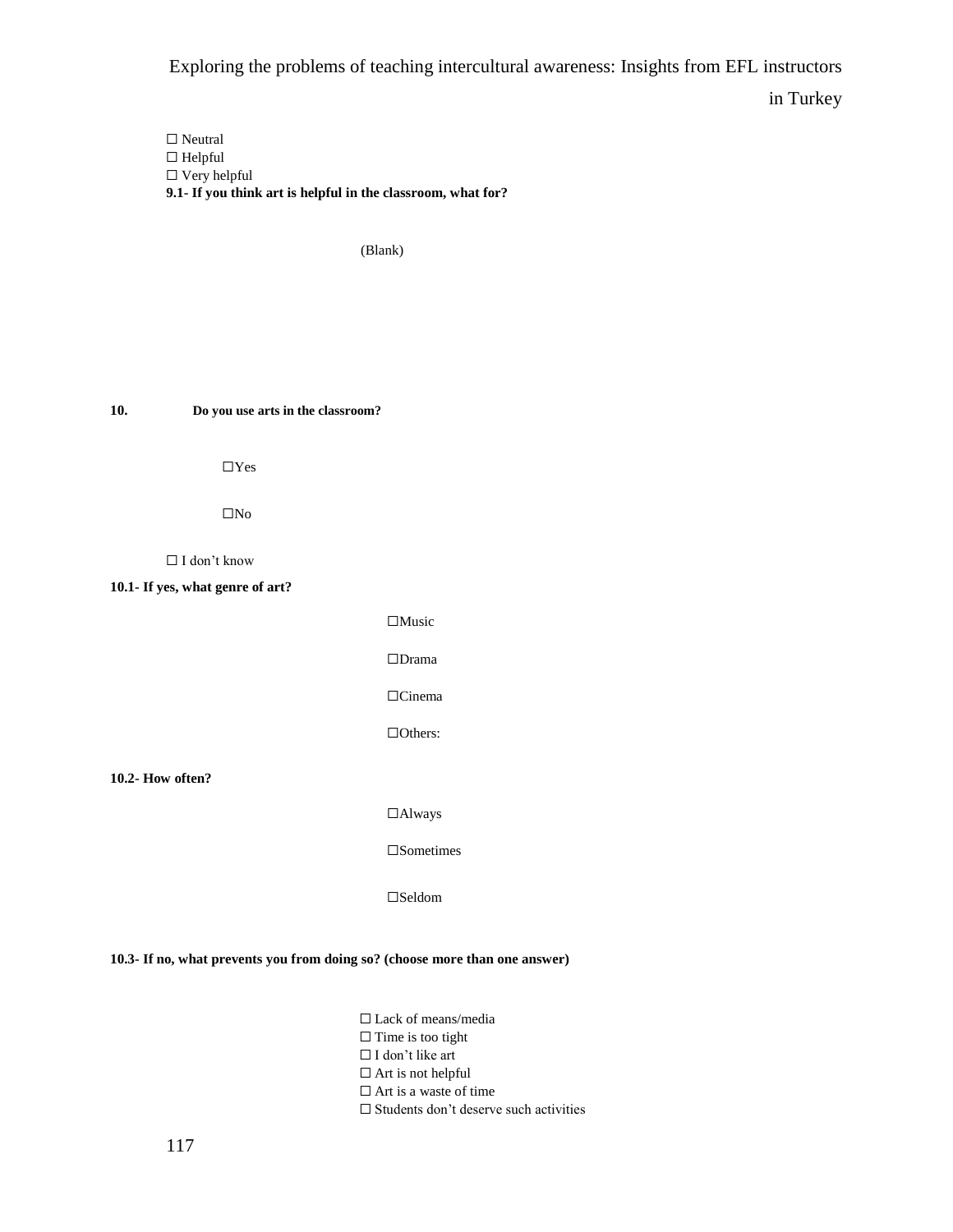☐It requires a lot of energy ☐I am not talented enough ☐ Students don't care about art  $\square$  The institution does not encourage the use of art  $\Box$  I just never thought about it  $\Box$  I don't know how it can be used

□ Other

#### **11. Do you think that the use of used art in the classroom would make any difference?**

☐ Yes ☐No ☐ I don't know

#### **11.1- If yes, what are the differences that you observe when you used art?**

☐Students show more interest

☐Students show no longer interest

☐Students retain the learn lesson

☐Students don't retain the learn lesson

☐Students understand better

☐Students misunderstand the lesson

☐ Students grades improve

☐ Students grades drop

☐I make less efforts in explaining the lesson

☐I make more efforts in explaining the lesson

 $\square$ Students enjoy the class

☐Students do not enjoy the class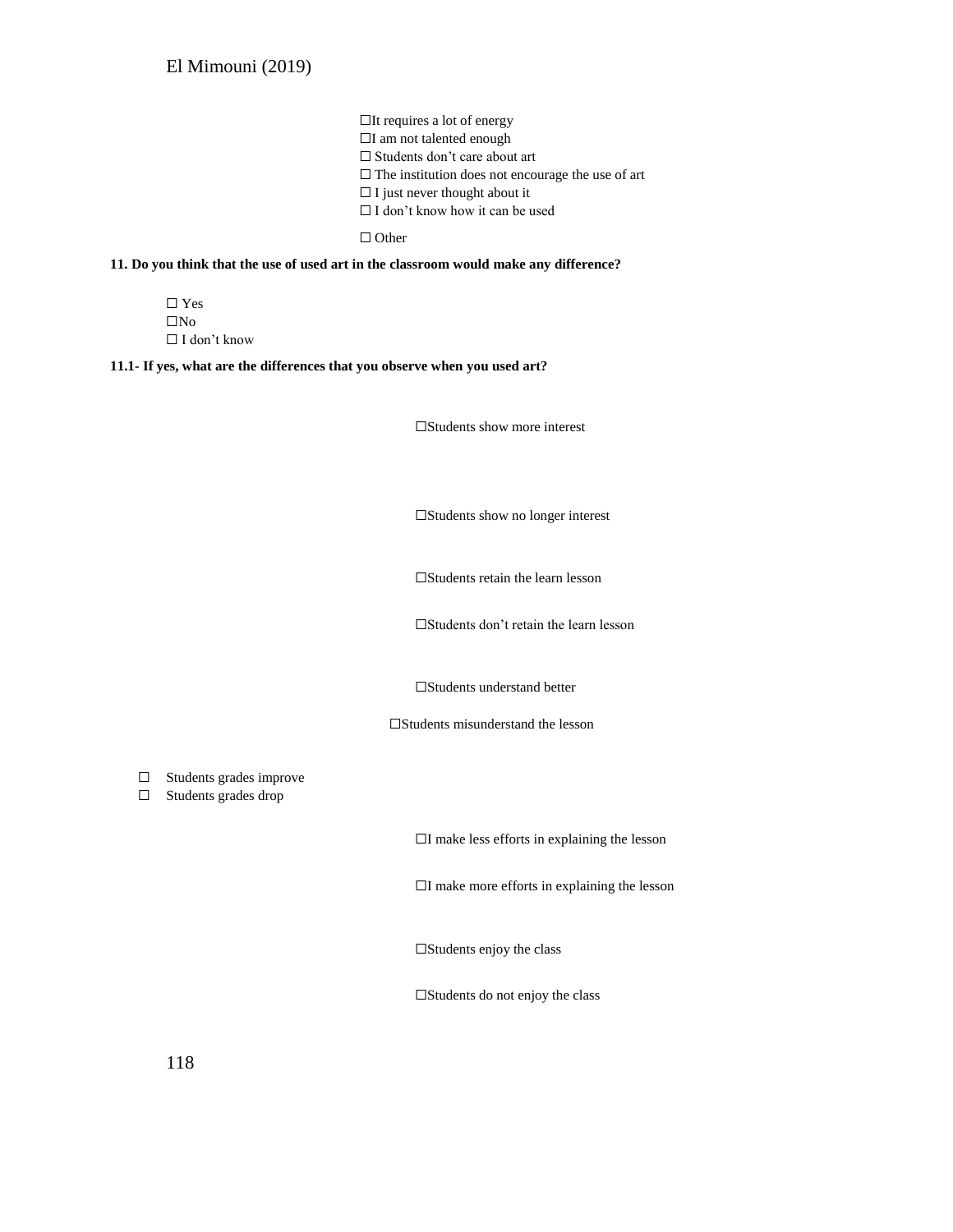☐I feel more loved

☐I feel hated

☐other:

#### **12. Have you received any art-based course during your training as a pre-service teacher?**

☐Yes

☐No

□ somewhat

☐I don't remember

*Learning-styles:*

**13. Are you familiar with the learning-styles concept?**

☐Yes

☐No

☐ somewhat

☐I don't remember

**13.1- If yes, list the different learning styles that you observe in your classrooms**

- -

-

-

**13.2- If yes, do you take into consideration the different learners' styles in your classroom?**

☐Yes

☐No

☐Sometimes